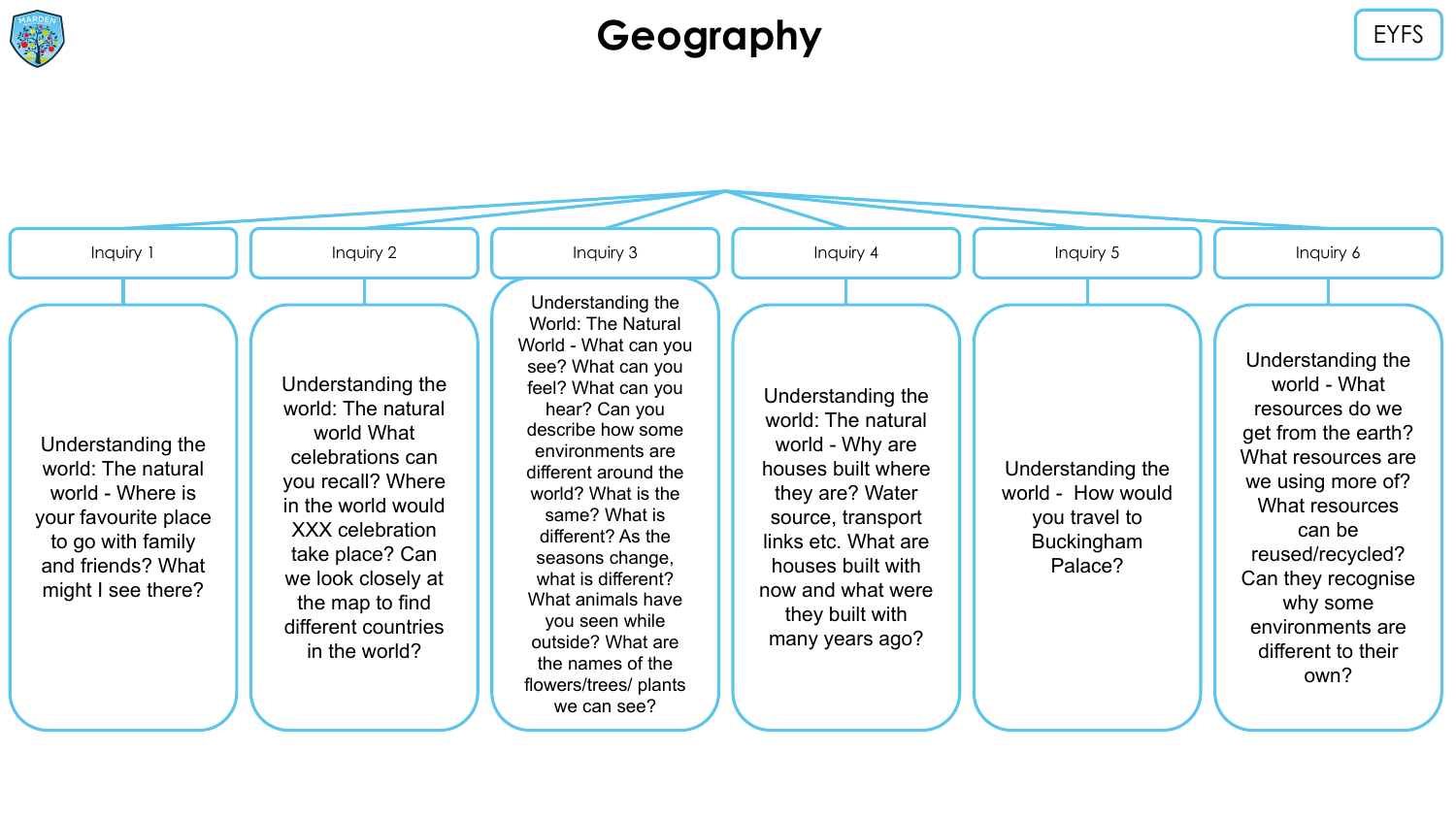

### **Geography** Y1

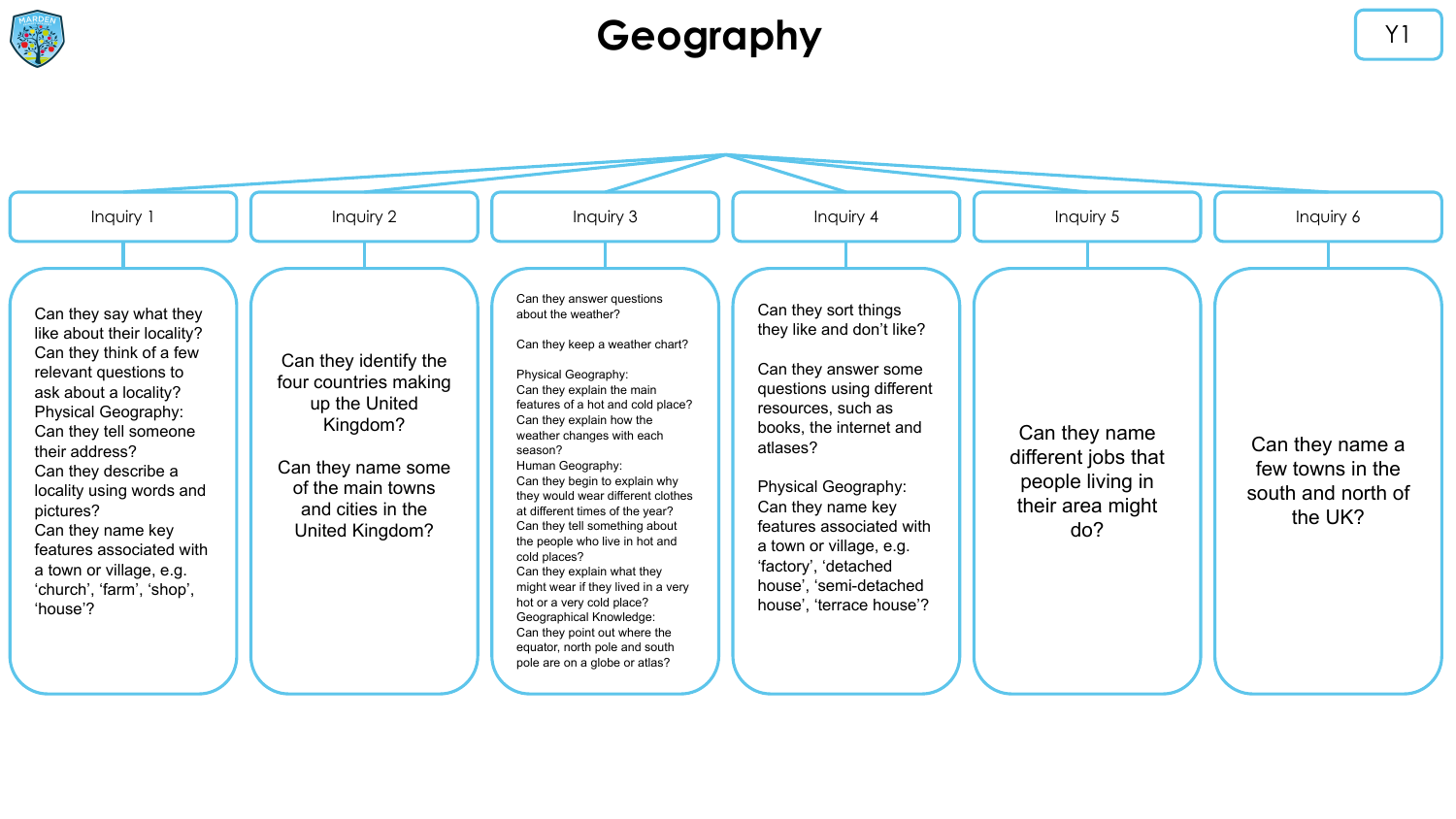

## **Geography** Y2

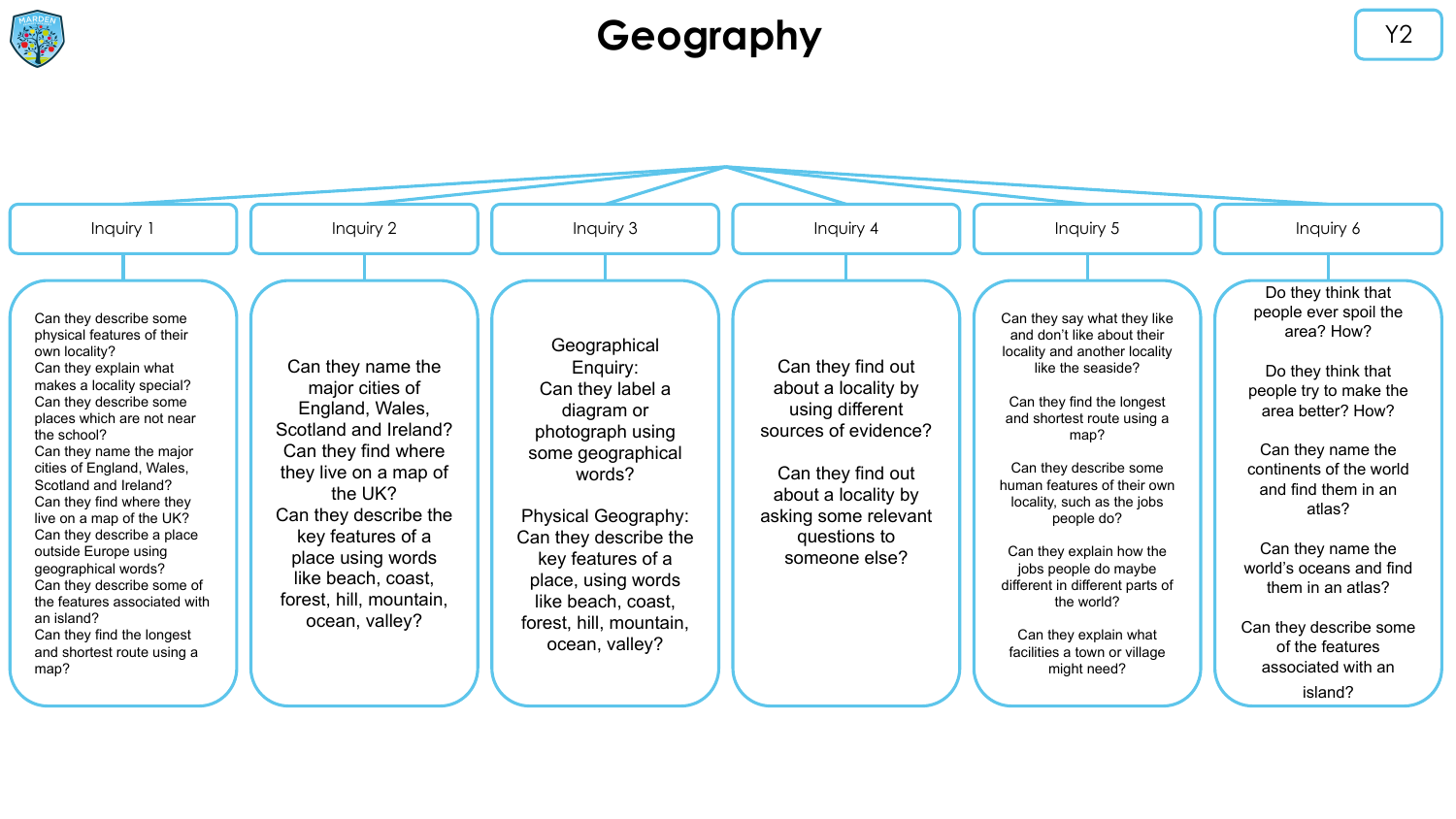

## **Geography** Y3

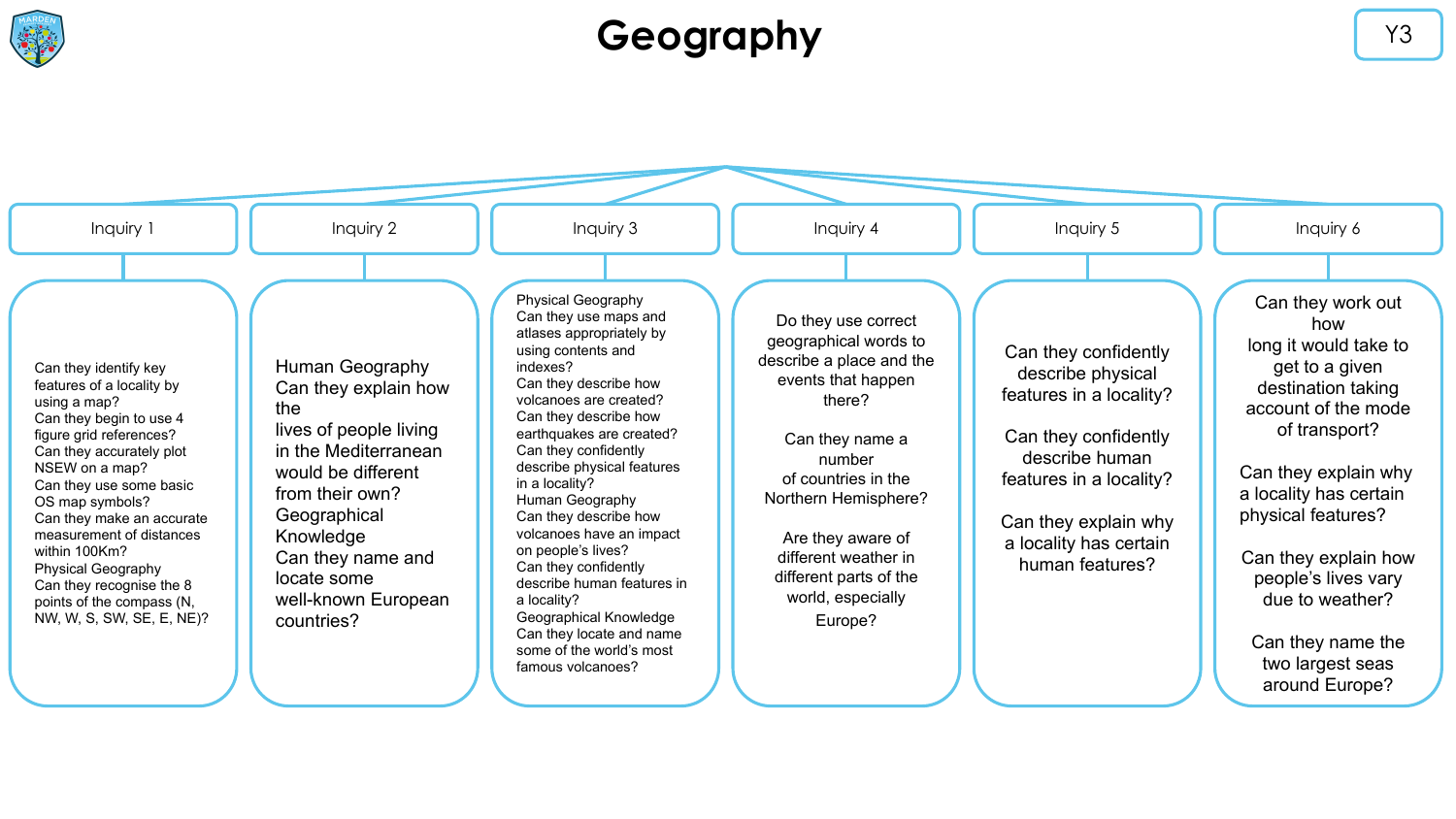

# Geography **Series All Series and Series and Series All Structure of the Series All Structure of the V4**

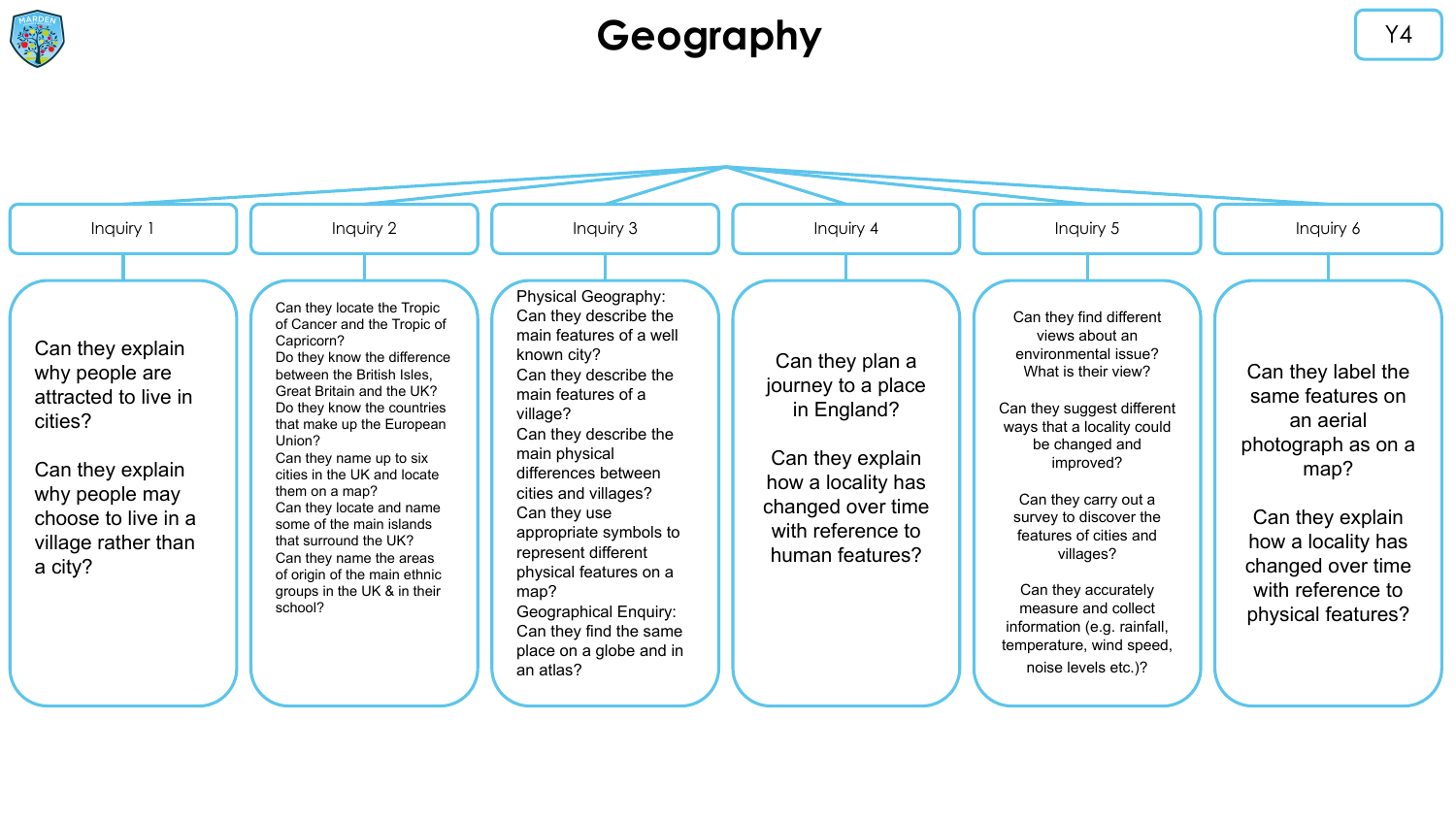

## Geography **Geography**  $\begin{array}{ccc} \bullet & \bullet & \bullet & \bullet \end{array}$